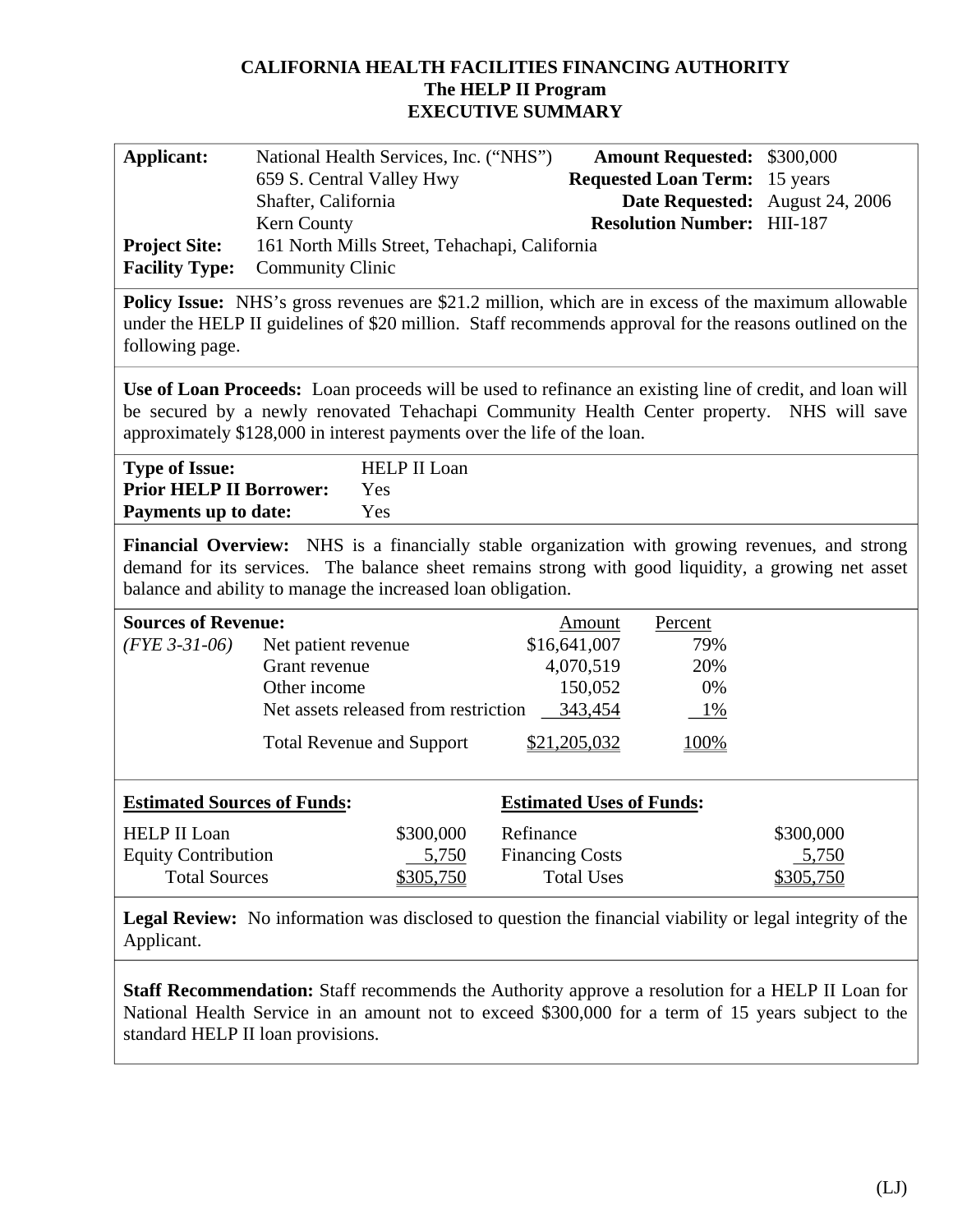# **STAFF SUMMARY AND RECOMMENDATION**

#### **NATIONAL HEALTH SERVICES, INC. ("NHS")**

August 24, 2006 Resolution Number: HII-187

**POLICY ISSUE:** NHS's gross revenues are \$21.2 million, which are in excess of the maximum allowable under the HELP II guidelines of \$20 million. Staff recommends a waiver of the cap on the maximum gross revenues, since the gross revenues only exceed the maximum by a very small percentage (6%), and the financing would otherwise further the purposes of the program.

**I.** PURPOSE OF FINANCING: Loan proceeds will be used to refinance an existing line of credit provided by Washington Mutual Bank (WMB), which was used as a short-term loan to partially finance renovation of the Tehachapi Community Health Center located at 161 North Mills Street, in the City of Tehachapi. With the HELP II loan, NHS expects to save approximately \$128,000 in interest payments over the life of the loan.

## **Refinance Existing Loan***.................................................................................................. \$300,000*

The existing line of credit is a \$500,000 business line of credit from WMB, which was executed on April 26, 2005, and replaced a WestAmerica Bank line of credit, which had an interest rate of 6.75% per annum. The interest rate on the WMB line of credit is currently 6.00% per annum with a current principal balance outstanding of \$300,000.

This refinancing is projected to save NHS approximately \$8,500 in annual payments, based on paying 3% compared to the existing commercial real estate loan rate of 7.5%, resulting in an improvement in their cash flow. The HELP II loan will be secured by a lien in a newly renovated facility property at 161 North Mills Street. An estimated improved value of the property of \$1,200,000 results in a loan to value ratio of 25%.

*Total ................................................................................................................................... \$305,750*

**Financing Structure:** The NHS financing will be structured as follows:

- 15 year loan term.
- 180 equal monthly payments of roughly \$2,071 (yearly payments of \$24,860).
- Total interest payments of approximately \$72,910.
- $\bullet$  1<sup>st</sup> lien on property located at 161 North Mills Street, Tehachapi, CA.
- Maximum loan to value of 95%. Expected 25% loan to value ratio (based on an estimated value of \$1,200,000).
- $\bullet$  1<sup>st</sup> lien on corporate gross revenue pledge.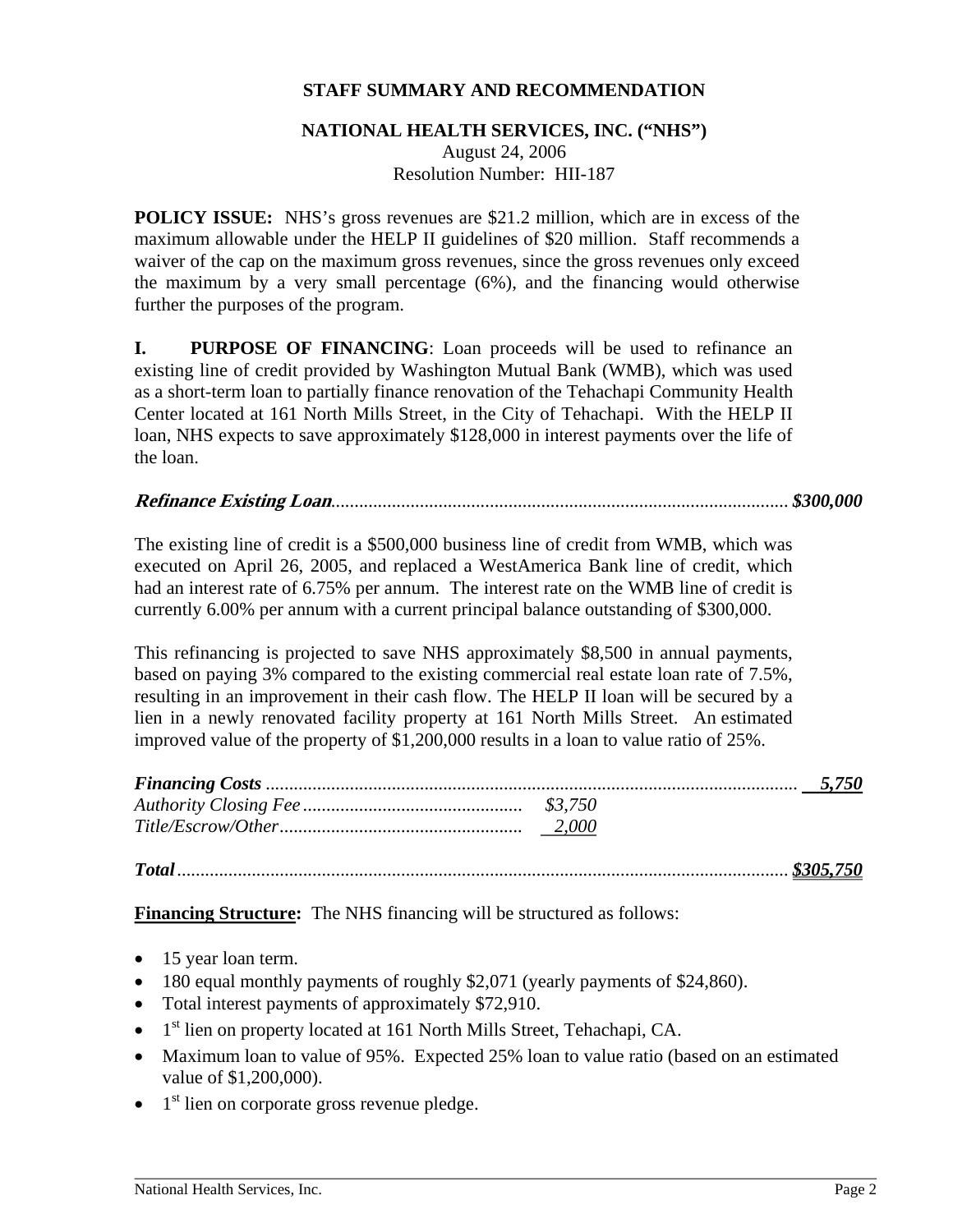## **II. FINANCIAL STATEMENTS AND ANALYSIS:**

#### **National Health Services, Inc. Statement of Activities**  (Unrestricted)

 **For the year ended March 31 2006 2005 2004 2003 REVENUE**  Net patient revenue  $$16,641,007$   $$16,435,291$   $$14,878,499$   $$10,993,644$ Grant revenue  $4,070,519$   $3,299,048$   $2,787,428$   $2,493,194$ Other income 150,052 121,609 137,579 107,441 Net assets released from restriction 343,454 196,375 239,024 631,557 Total revenues 21,205,032 20,052,323 18,042,530 14,225,836 **EXPENSES**  Salaries and fringe benefits 13,988,067 12,807,563 10,253,332 8,636,658 Consultants-contractual services 909,077 1,055,467 1,447,399 1,007,468 Health care supplies 1,298,852 1,277,298 1,057,255 780,091 Office supplies and data processing 256,999 249,763 187,667 152,198 Uniforms 58,222 46,425 27,765 37,176 Housekeeping and maintenance  $41,157$   $30,109$   $25,591$   $23,896$ Telephone, postage and freight 299,863 264,610 222,919 203,767 Travel and transportation 152,421 156,138 122,012 112,558 License and dues 79,602 52,673 68,255 54,615 Insurance 149,999 145,311 130,129 87,128 Training and recruitment 142,818 138,981 92,013 52,070 Equipment rent and maintenance 190,150 189,195 137,649 107,072 Health education materials 115,930 113,497 85,973 66,491 Building rent and maintenance 126,063 143,848 68,359 52,302 Utilities 374,937 340,773 346,909 253,016 Interest 298,338 316,107 289,243 196,449 Bad debts 1,352,530 390,135 376,476 -Loss on construction abandonment the construction abandonment the construction abandonment the construction of  $\sim$  739,839 Depreciation 1,036,352 1,019,455 960,229 606,531 Other 66,760 66,760 66,760 66,760 66,760 66,760 66,760 66,760 66,760 66,760 66,760 66,760 66,760 66,760 66,760 Total expenses 20,939,801 18,897,759 15,996,631 13,236,085 **Change in unrestricted net assets 265,231 1,154,564 2,045,899 989,751**  Unrestricted net assets at beginning of year 13,810,554 12,655,990 10,610,091 9,620,340 Unrestricted net assets end of year  $\frac{1}{3}$  14,075,785  $\frac{13,810,554}{13,810,554}$   $\frac{12,655,990}{12,655,990}$   $\frac{10,610,091}{12,655,990}$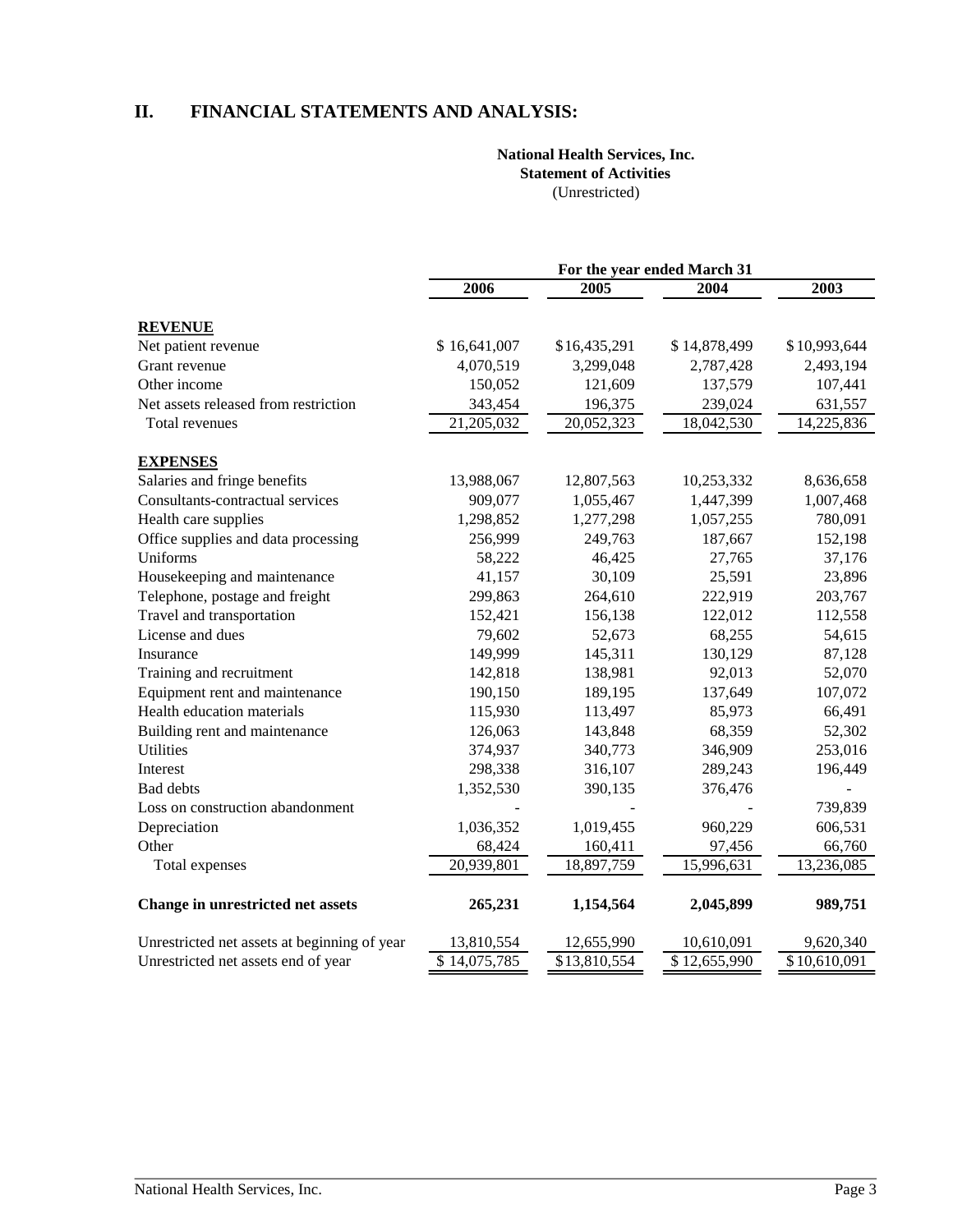#### **National Health Services, Inc. Statement of Financial Position**

|                                     |                           |            | As of March 31  |                 |               |
|-------------------------------------|---------------------------|------------|-----------------|-----------------|---------------|
|                                     |                           | 2006       | 2005            | 2004            | 2003          |
| <b>Assets</b>                       |                           |            |                 |                 |               |
| <b>Cash Equivalents</b>             | \$                        | 2,699,273  | 2,923,854<br>S. | 3,764,922<br>S. | \$4,183,731   |
| Accounts and grants receivable      |                           | 4,680,879  | 5,286,203       | 3,184,760       | 1,890,153     |
| Other current assets                |                           | 272,574    | 391,408         | 454,943         | 211,937       |
| Property and equipment, net         |                           | 13,540,820 | 13,411,387      | 12,959,103      | 12, 197, 220  |
| <b>Total Assets</b>                 |                           | 21,193,546 | \$22,012,852    | \$20,363,728    | \$18,483,041  |
| <b>Liabilities &amp; Net Assets</b> |                           |            |                 |                 |               |
| Accounts payable                    | \$                        | 669,235    | \$<br>449,445   | \$<br>524,906   | \$<br>794,930 |
| Accrued expenses                    |                           | 923,017    | 1,455,774       | 1,171,773       | 912,998       |
| Capital lease obligation            |                           |            | 11,569          | 33,991          | 53,389        |
| Long-term debt                      |                           | 5,274,054  | 5,942,056       | 5,780,693       | 5,872,609     |
| <b>Total Liabilities</b>            |                           | 6,866,306  | 7,858,844       | 7,511,363       | 7,633,926     |
| Unrestricted net assets             |                           | 14,075,785 | 13,810,554      | 12,655,990      | 10,610,091    |
| Temporarily restricted net assets   |                           | 251,455    | 343,454         | 196,375         | 239,024       |
| Total Liabilities & Net Assets      | \$                        | 21,193,546 | \$22,012,852    | \$20,363,728    | \$18,483,041  |
| <b>Financial Ratios:</b>            | Proforma (a)<br>3/31/2006 |            |                 |                 |               |
| Debt Service Coverage (x)           | 1.60                      | 1.64       | 3.12            | 4.90            | 2.38          |
| Debt/Unrestricted Net Assets (x)    | 0.40                      | 0.37       | 0.43            | 0.46            | 0.56          |
| Margin $(\%)$                       |                           | 1.25       | 5.76            | 11.34           | 6.96          |
| Current Ratio (x)                   |                           | 4.81       | 4.51            | 4.36            | 3.68          |

(a) Recalculates 2006 audited results to include the impact of this proposed financing.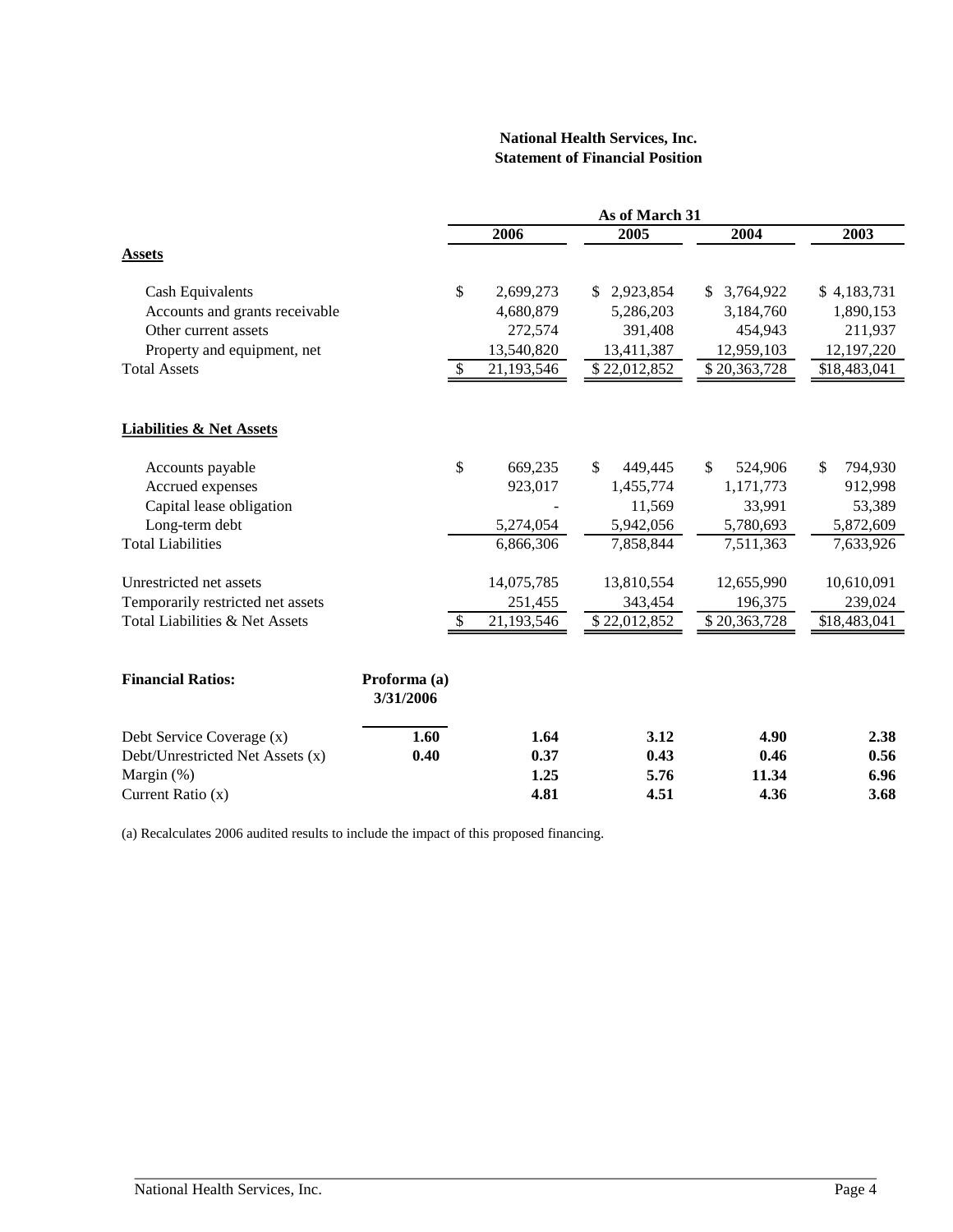#### **Financial Discussion:**

## **NHS is a financially stable organization with growing revenues, and strong demand for its services.**

NHS receives over 79% of its revenues from patient revenue, which is mostly through government programs. Additional funding sources for NHS include fundraising and grants from federal, state and local government sources. Both client served and patient visits statistics support strong demand for NHS services with increases of 49% and 59% respectively over the review period from 2003 to 2006 (period).

NHS expansion, as evidenced by its growing statistics, has impacted both its revenues and expenses. NHS revenues have grown by almost 49% over the period against 58% increases in the expenses, which has resulted in a drop in profit of 74%. In 2004, profits increased 106% due to significant increases in revenue over expenses. The net patient revenue jumped 35% in 2004 due to full year operation of Oildale and Tehachapi clinics, which did not have stable operations in prior years. However, in 2005, profit was reduced by approximately 50% due to increases in expenses. Salaries and benefits, about 67% of the total expenses, increased 24% in 2005 due to increases in professional staff, salaries and health insurance. NHS experienced similar declines in 2006 as in 2005 when profit decreased 78% due to higher increases in expenses against minor increase in revenue. In 2006, NHS made large bad debts write-off, based on contractual adjustments for 2005 and prior years medical charges. Salaries and benefits continue to increase with the expansion of various clinics, and was another factor for the decline in profits in 2006.

NHS has been a profitable organization with profit margins as much as 11% for the period, while unrestricted net assets have increased 32%. This positive trend is the result of continuing profitability with revenues exceeding expenses.

## **The balance sheet remains strong with good liquidity, a growing net asset balance and ability to manage the increased loan obligation.**

NHS balance sheet reflects a growth rate of 14% for the period. It has maintained positive cash flows with adequate liquidity, as demonstrated by a strong current ratio that has exceeded 3x. The accounts-grants receivable increased by 147%. Net property and equipment increased by 11% and accounts payable decreased by 16%. As a result, cash went down by 36% with no significant change in accrued expenses. With the increase in patient and grant activities, increases in accounts-grants receivable are expected. Fixed assets continued to increase as more clinics were renovated or constructed to meet new demand. NHS intends to maintain its cash position through effective cash flow management. NHS is slightly leveraged, with a proforma debt-to-unrestricted net assets ratio of .40x. With this proposed loan, management anticipates meeting all of its debt obligations, as evidenced by a proforma debt service coverage ratio of 1.60x.

# **III. UTILIZATION STATISTICS:**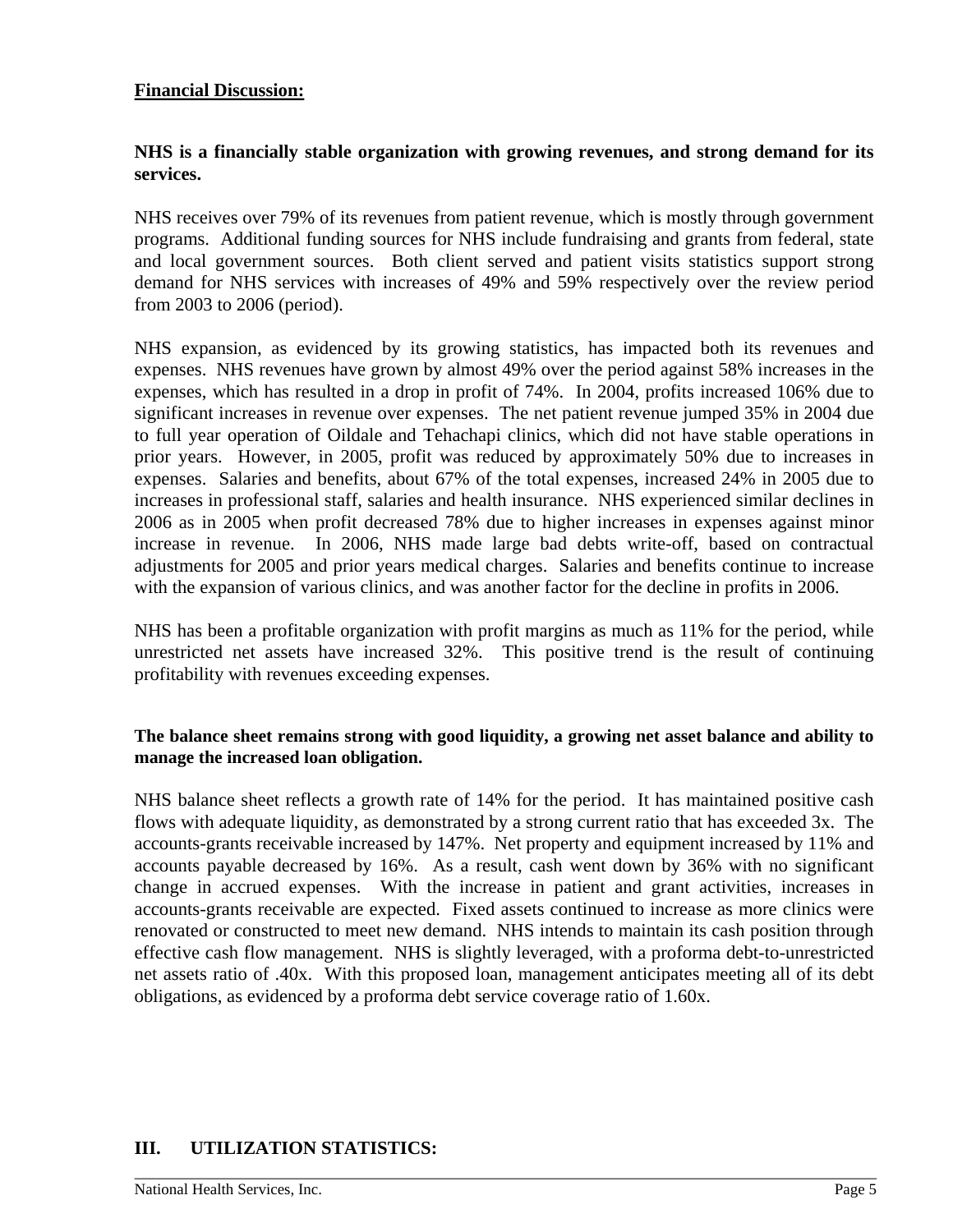|                                | 2006    | 2005    | 2004    | 2003   |
|--------------------------------|---------|---------|---------|--------|
| <b>Clients-patients served</b> | 42,279  | 39,977  | 31,207  | 28,369 |
| <b>Clients-patients visits</b> | 158,774 | 151,867 | 134,861 | 99,547 |
|                                |         |         |         |        |

# **IV. ORGANIZATION:**

## **Background:**

NHS is a non-profit corporation founded on January 9, 1978 as Buttonwillow Community Health Center, Inc. It subsequently changed its name to Buttonwillow Health Center, Inc, and most recently changed its name to National Health Services, Inc. on October 28, 1991. NHS operates 11 health centers serving 19 rural communities in Kern County:

Buttonwillow Medical & Dental Center Delano Family Dental and Women's Health Center Joy Carino Kimpo Family Medical Center Lost Hills Community Health Center Ridgecrest Community Health Center Shafter Community Medical & Dental Center Joy Carino Kimpo Women's Health Center Taft Community Medical & Dental Center Tehachapi Community Health Center Oildale Community Health Center Wasco Medical & Dental Center

NHS's health care delivery system offers general and family medicine, general dentistry, obstetrics, gynecology, podiatry, optometry, chiropractic, nutrition and health education, behavioral health, pharmacy, laboratory and x-ray services. The combined centers provide over 150,000 clients-patients visits a year. In 2006, NHS served 42,279 patients: 73% of patients were of Hispanic descent; 98% lived at or below 200% of the Federal Poverty Level; 47% were farmworkers; 57% were best served in another language. Working in collaboration with the community, NHS uses resources and experience to serve patients and support initiatives that address health care and access problems.

Tehachapi Community Health Center (TCHC) opened in December 2004 in Tehachapi, starting as a satellite clinic of Oildale Community Health Center, to provide access to primary and preventive health care services to the residents of the community. Currently, the new facility at 161 North Mills Street is under renovation, and when it is completed, TCHC will relocate from 785 Tucker Road and provide full services for medical, dental and specialty services beginning in July 2006.

#### **Licenses:**

The clinics are licensed as community clinics by the California Department of Health Services (DHS). TCHC's license will be transferred to a new location once DHS has reviewed the new facility.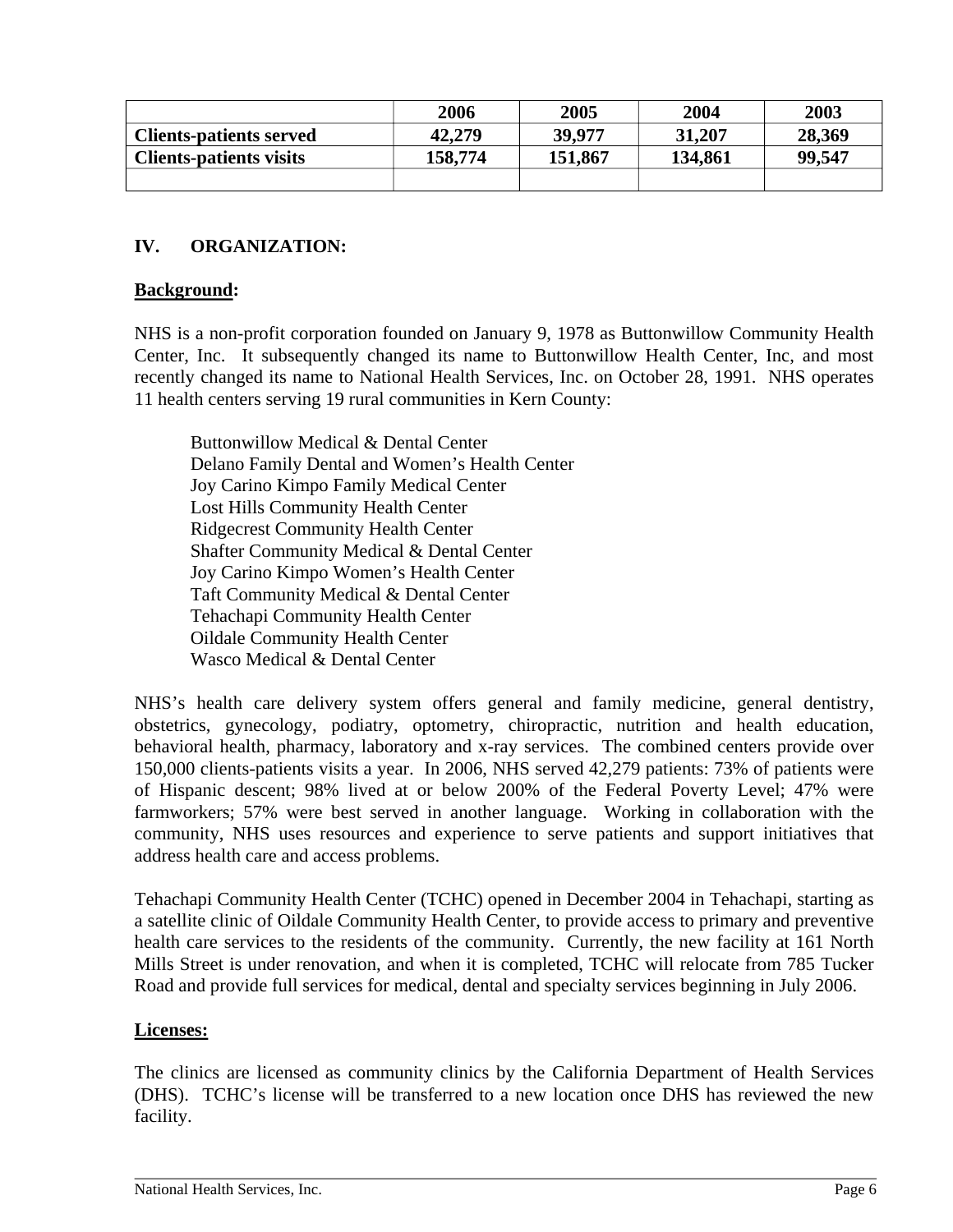## **V. OUTSTANDING DEBT:**

| <b>Description</b>                                                  | Original<br><b>Amount</b> | <b>Amount</b><br>Outstanding<br>As of 3/31/06 | <b>Estimated</b><br><b>Amount Outstanding</b><br><b>After Proposed</b><br><b>Financing</b> |
|---------------------------------------------------------------------|---------------------------|-----------------------------------------------|--------------------------------------------------------------------------------------------|
| <b>Existing:</b>                                                    |                           |                                               |                                                                                            |
| City Capital-Private Placement<br>Bond 2/1/03                       | \$4,245,000               | \$3,567,079                                   | \$3,567,079                                                                                |
| <b>CPCA Ventures - Information Systems</b><br>Note Payable 8/1/2004 | 200,000                   | 181,300                                       | 181,300                                                                                    |
| CPCA Ventures - Delano Facility<br>Note Payable 11/1/2002           | 200,000                   | 136,692                                       | 136,692                                                                                    |
| CPCA Ventures - Shafter Equipment<br>Note Payable 11/1/2004         | 250,000                   | 66,760                                        | 66,760                                                                                     |
| FHA - Buttonwillow Facility<br>Note Payable 3/31/1999               | 294,518                   | 181,363                                       | 181,363                                                                                    |
| Toyota Financing - Automobile<br>Note Payable 4/8/2002              | 23,302                    | 5,124                                         | 5,124                                                                                      |
| <b>Washington Mutual Bank</b><br>Real Estate Loan dated 8/5/2003    | 500,000                   | 396,549                                       | 396,549                                                                                    |
| <b>Toyota Financing</b><br>Note Payable 4/2/2004                    | 22,043                    | 13,815                                        | 13,815                                                                                     |
| Toyota Financing - Automobile<br>Note Payable 7/22/2004             | 21,875                    | 14,814                                        | 14,814                                                                                     |
| Barber Group Honda - Automobile<br>Note Payable 4/8/2004            | 18,500                    | 11,863                                        | 11,863                                                                                     |
| <b>CHFFA</b><br>HELP II Loan 12/1/2002                              | 400,000                   | 140,044                                       | 140,044                                                                                    |
| Kern County - Buttonwillow Facility<br>Note Payable 1997            | 503, 539                  | 558,652                                       | 558,652                                                                                    |
| Proposed:<br>CHFFA HELP II Loan, 2006                               |                           |                                               | \$300,000                                                                                  |
| <b>TOTAL DEBT</b>                                                   |                           | \$5,274,054                                   | \$5,574,054                                                                                |

Note: A line of credit with WestAmerica Bank (WAB) for \$500,000 at 6.75% existed with zero balance as of 3/31/06. On April 26, 2005, a new business line of credit with Washington Mutual Bank for \$500,000 at 6% was established to replace WAB and as of 5/25/06 it had \$300,000 credit balance.

# **VI. SECTION 15438.5 OF THE ACT (Savings Pass Through):**